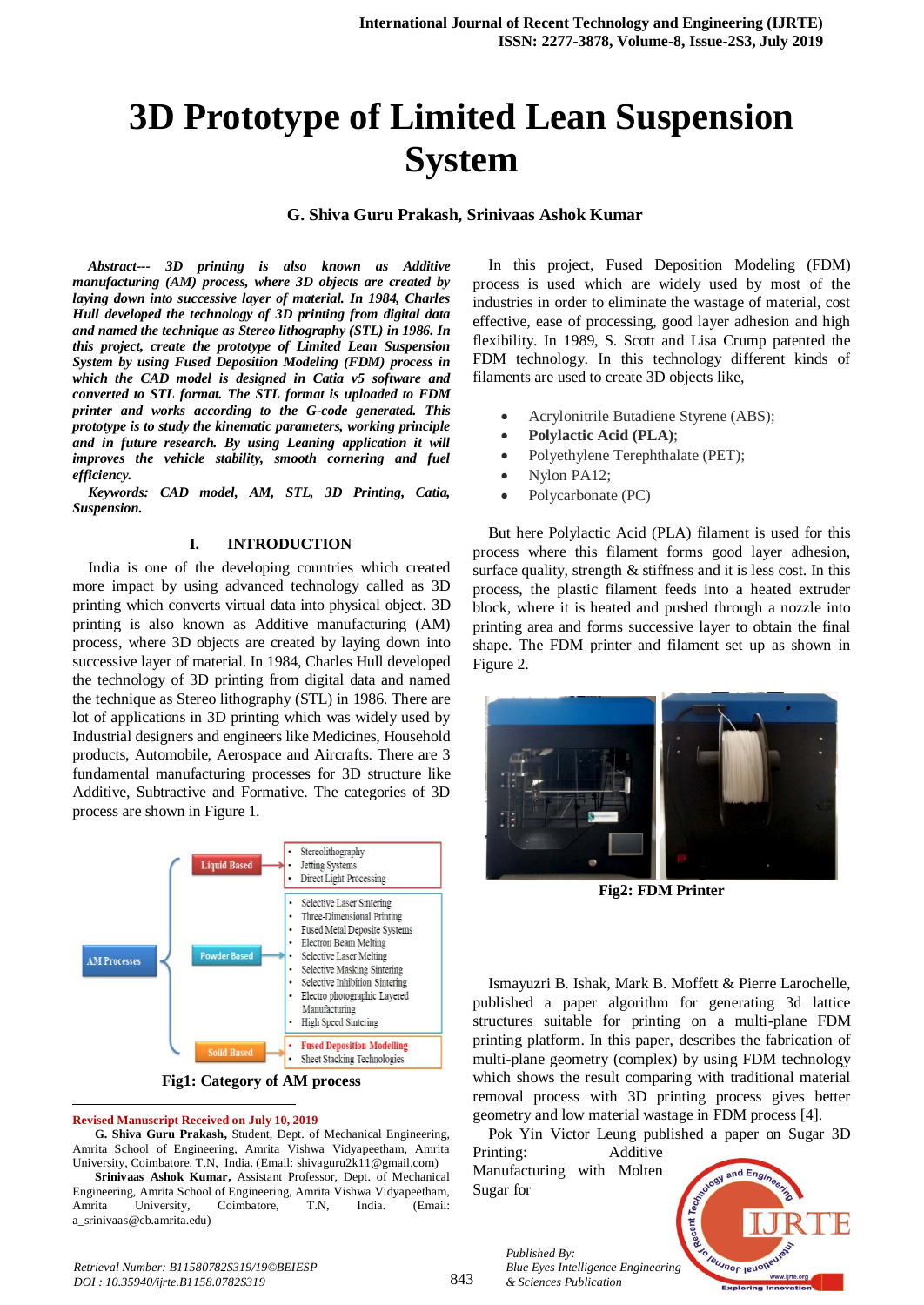# **3D PROTOTYPE OF LIMITED LEAN SUSPENSION SYSTEM**

| Tubici, comparison or properties of mainent material |            |      |            |            |      |  |
|------------------------------------------------------|------------|------|------------|------------|------|--|
| Material                                             | <b>PLA</b> | ABS  | <b>PET</b> | Nylon PA12 | PC.  |  |
| Density $[g/cm3]$                                    | 1.24       | 1.05 | 1.27       | 1.25       | 1.2  |  |
| Water absorption [%]                                 | ---        | 0.85 | 0.13       |            | 0.35 |  |
| Elastic modulus [Mpa]                                | 3310       | 2500 | 2100       | 1900       | 2300 |  |
| Tensile strength [Mpa]                               | 110        | ---  | 50         | 42         | 60   |  |
| Print Temperature [ <sup>o</sup> C]                  | 190        | 245  | 225        | 255        | 285  |  |

| Table1: Comparison of properties of filament material |  |  |
|-------------------------------------------------------|--|--|
|-------------------------------------------------------|--|--|

Investigating Molten Material Fed Printing. In this paper, proposed that manufacturing of molten glass in 3D printing by using mixture of sucrose sugar and corn syrup which maintained at temperature range of  $(100 °C - 150 °C)$ . This shows that by using machines with new techniques which require more temperature around 1000 °C when compare to 3D printing, it needs less temperature and also less cost [5]. Thipachart Punyaratabandhu, Peter C. Liacouras, and Sutipat Pairojboriboon, published a paper on using 3D models in orthopedic oncology: presenting personalized advantages in surgical planning and intra operative outcomes. The scope of this paper is to defining the geometry for medical application like tumor mass, bone loss and nearby vessels to determine most accurate osteotomy site and the most appropriate prosthesis which reduces the operative time and blood loss for the patient [7]. Igor Skawinski and Tomasz G. Grabowski published a paper on FDM 3D printing method utility assessment in small RC aircraft design. This paper investigated the possibility of manufacturing the wings for aircraft by using FDM process which shows that high reliability, low wastage of material and more flexibility. This kind of technique can be useful for quick and cost effective prototypes [9].

In this project, developing the prototype of Limited Lean Suspension System in order to improve the Kinematic parameters of the Vehicle and also improves the stability of the vehicle. The prototype was manufactured by using Fused Deposition Modeling (FDM) method. This method is commonly used for ease of manufacturing, low cost, and also more flexibility. In this technology, thermoplastic polymer is used as Polylactic acid (PLA) which provides good mechanical properties like thickness, surface quality and also provides good layer adhesion. PLA filament is fed to extruder block, where it is heated and pushed through a nozzle into the printing area. This steps repeats until the final shape is obtained. The nozzle diameter is 0.4mm which provided good surface quality and flexibility.

## **II. GENERIC AM PROCESS**

Here, Fused Deposition Modeling (FDM) process is used to build the prototype and PLA filament is used as a thermoplastic polymer based on the requirement. To carryon the process, there are certain steps need to follow:

- Pre-processing preparing the 3D model
- Processing build the 3D part in 3D printer
- Post-processing removing / cleaning the part and Assembling

#### *PRE-PROCESSING*

#### **Step1**: preparing the CAD model

To build a prototype, the CAD model is the first and foremost step for developing the prototype. This is

visualization phase. There are certain software's to create 3D model like Solid works, Parts inventory, Creo, Catia and so on. Here, Catia v5 software is used for CAD model and it takes nearly 25 days to complete the model by considering arbitrary values for some parts and assembled according to the requirement and also depends on the printing technology. According to the printing technology, the angle of over hangs should be minimized due to support generation.



**Fig3: CAD Part**

# **Step2**: STL conversion

After the CAD part is modeled the very next step is to convert the part file to STL file format. The 3D printer supports two types of file format like OBJ & STL file format. Most of the user commonly used as STL format where every printer supports and also it's a standard format which describes the surface of the object by using polygons. STL has several acronyms such as Standard Triangle Language and Stereolithography Tessellation Language. OBJ file format is rarely used by user who needs texture maps, color and other details of CAD model which is stored in it. Even though STL file format is preferred for the entire 3D printer for ease of use.



**Fig4: STL formatted part**

**Step3**: Uploading the part to the printer

Once a STL file format is generated, the file is imported to slicer program (Simplify 3D). The slicer program slices the part into horizontal layer according to the support

*Published By: Blue Eyes Intelligence Engineering & Sciences Publication* 

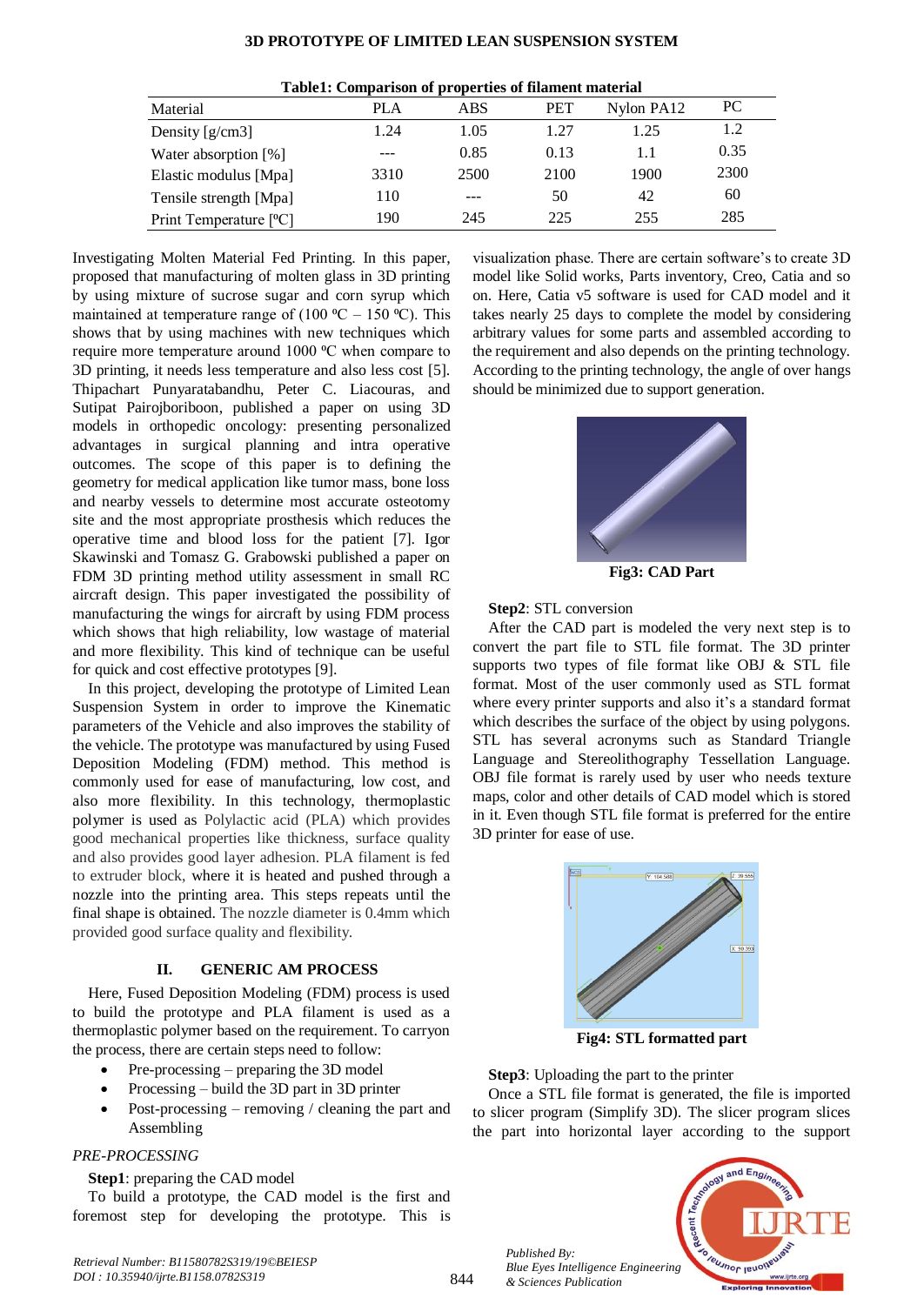generation, calculates the time needed to print the part and amount of material used. It converts the instruction into Gcode; this code is read by the printer and works accordingly in all 3 axes  $(X, Y \& Z)$ . The surface quality and Layer adhesion mainly depends on the slicer settings and printer set-up.



# *PROCESSING* **Step4**: Printer set-up

After all the slicer settings and support generation, the printer as to setup according to the requirement by maintaining the bed temperature (60  $^{\circ}$ C), cleaning the bed surface, nozzle tip and filament requirement depend upon the part. The filament used as PLA thermoplastic polymer based on the requirement.

| Layer thickness (mm)             |            |  |
|----------------------------------|------------|--|
|                                  | 0.2        |  |
| Shell thickness (mm)             | 0.8        |  |
| Bottom / Top thickness (mm)      | 0.6        |  |
| Fill Density (%)                 | 20         |  |
| Print speed (mm/s)               | 50         |  |
| Printing temperature $({}^{0}C)$ | 210        |  |
| Bed temperature (°C)             | 60         |  |
| Support type                     | Everywhere |  |
| Platform adhesion type           | Raft       |  |
| Diameter (mm)                    | 1.75       |  |
| Flow (%)                         | 100        |  |
| Nozzle size (mm)                 | 0.4        |  |
|                                  |            |  |

**Table2: Printer set-up**

**Step5**: Part manipulation and build

After the printer setup the STL format is uploaded to the printer which reads the G-code instruction and works accordingly. It creates layer by layer formation horizontally on the bed surface which is maintained at 60 °C until the final part is obtained.

# *POST PROCESSING*

**Step6**: Remove and cleaning the part

After the part is built by FDM printer according to the setup, the nozzle tip will automatically back to the original position and kept the part for cooling to room temperature for few minutes. After cooled down, the part was removed from the printer and remove the support generated and unwanted material from the part. To improve the surface finish, emery sheet of various grid sizes is used to remove

the outer layer of the part which improves the surface finish and clean the rubbed material from the part and surface.



**Fig6: Post processing part**

# **III. 3D PRINTED PARTS**

The CAD model designed from the CATIA v5 software which includes 13 different parts. All the parts are converted to STL format and setup the printer and slicer. The STL file is uploaded to the printer which reads the G-code and works accordingly. To print all the parts in FDM technology it takes 20-25 days to complete.

1. Base



2. Main Frame



3. Hooks



4. Bush



5. Pins



*Published By: Blue Eyes Intelligence Engineering & Sciences Publication*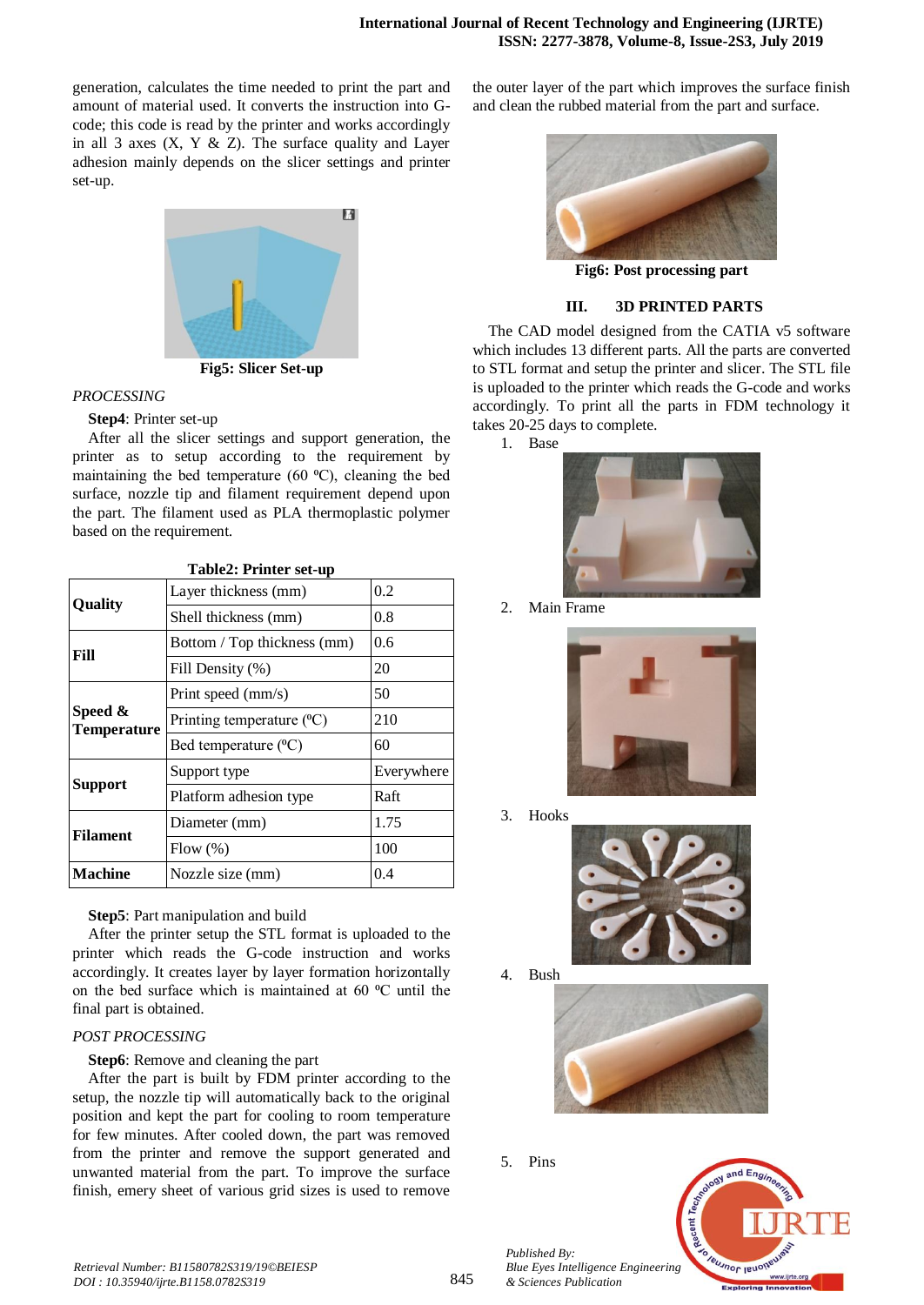

6. Side support



7. Suspensions



8. Gas cylinder



9. Rod & Clip



10. Bearings





**Fig7: All printed parts by FDM process**

# **IV. LEANINIG SUSPENSION**

Basically, the suspension includes linkages, springs and shock absorber which helps to reduce the vibration of the vehicle and improves the passenger's comfort and ride ability.

In normal suspension, the vehicle front suspension parameters are affected due to cornering, improper wheel alignment, and tire radius, which results in passengers will get uncomforted, loss steering control, braking effect, rollover of vehicle and loss of traction due to the wheel is not perpendicular to the road in cornering. In most of the manufacturer will not consider the kinematic parameters as important.

In leaning Suspension, the vehicle front suspension parameters could improve by certain lean angle of the wheels, which the tire will remain perpendicular to the road while cornering. It will also increase the performance, safety

and economy of vehicles. To design the leaning suspension, a particular suspension system should be considered to meet the requirements and should also effective in use.

# *OBJECTIVES*

- 1. Study the static and dynamic parameters of the front vehicle suspension.
- 2. Study the existing suspension system and parameters affecting its performance.
- 3. Improve the passenger's safety and comfort.
- 4. Improve the stability and cornering of the vehicle.
- 5. Study the wheel alignment and tire contact patch of the vehicle.



11. Lower Control Arm (LCA)

*Published By: Blue Eyes Intelligence Engineering & Sciences Publication*